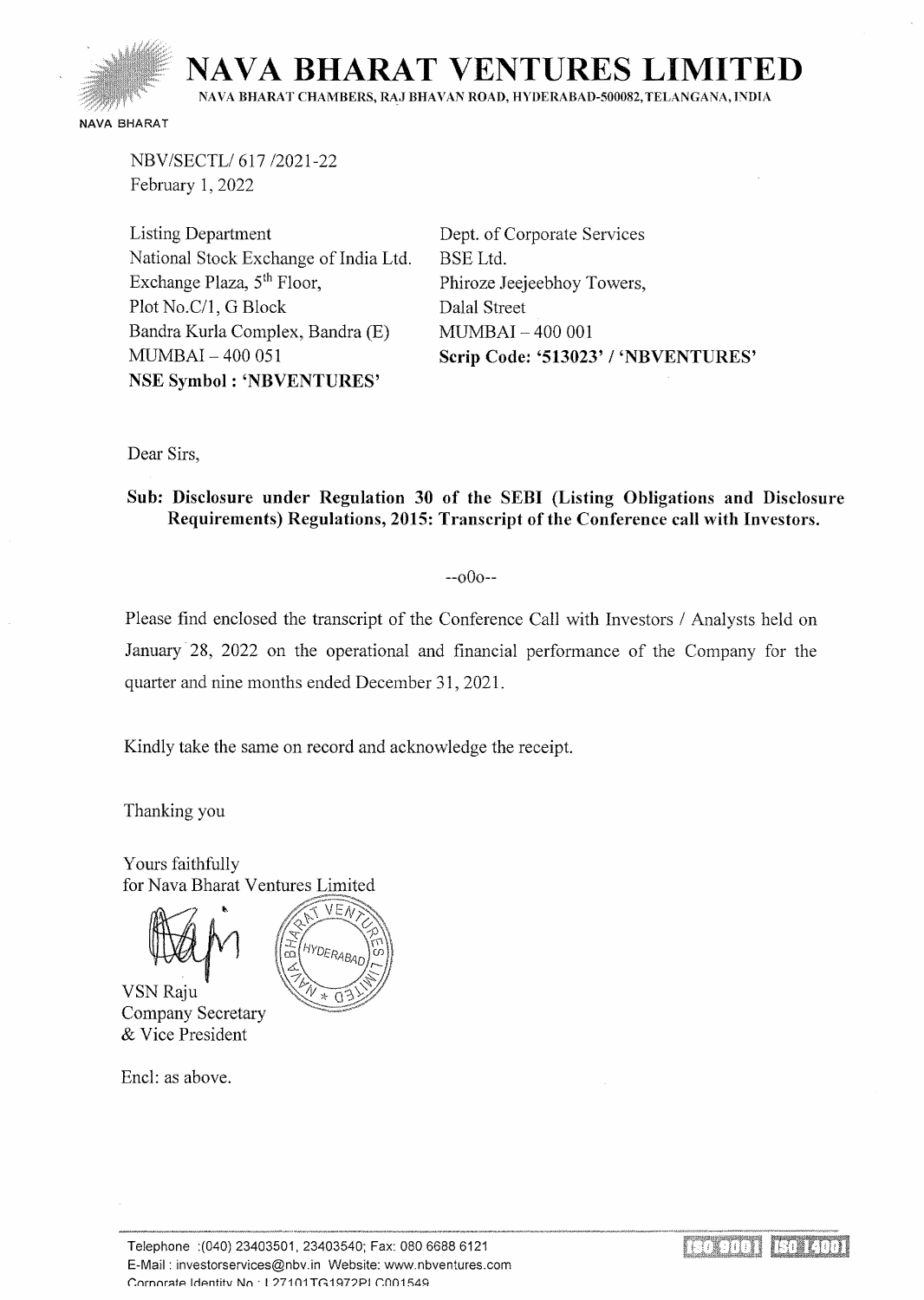

"Nava Bharat Ventures Limited Q3 FY2022 Earnings Conference Call"

January 28, 2022



NAVA BHARAT



# ANALYST: MR. MOHIT KUMAR- DAM CAPITAL LIMITED

# MANAGEMENT OF NAVA BHARAT VENTURES LIMITED:

MR. ASHWIN DEVINENI, CEO MR. GRK PRASAD, EXECUTIVE DIRECTOR MR. NIKHIL DEVINENI, SENIOR VICE PRESIDENT MR. SULTAN A. BAIG, CFO MR. VSN RAJU, COMPANY SECRETARY & VICE PRESIDENT

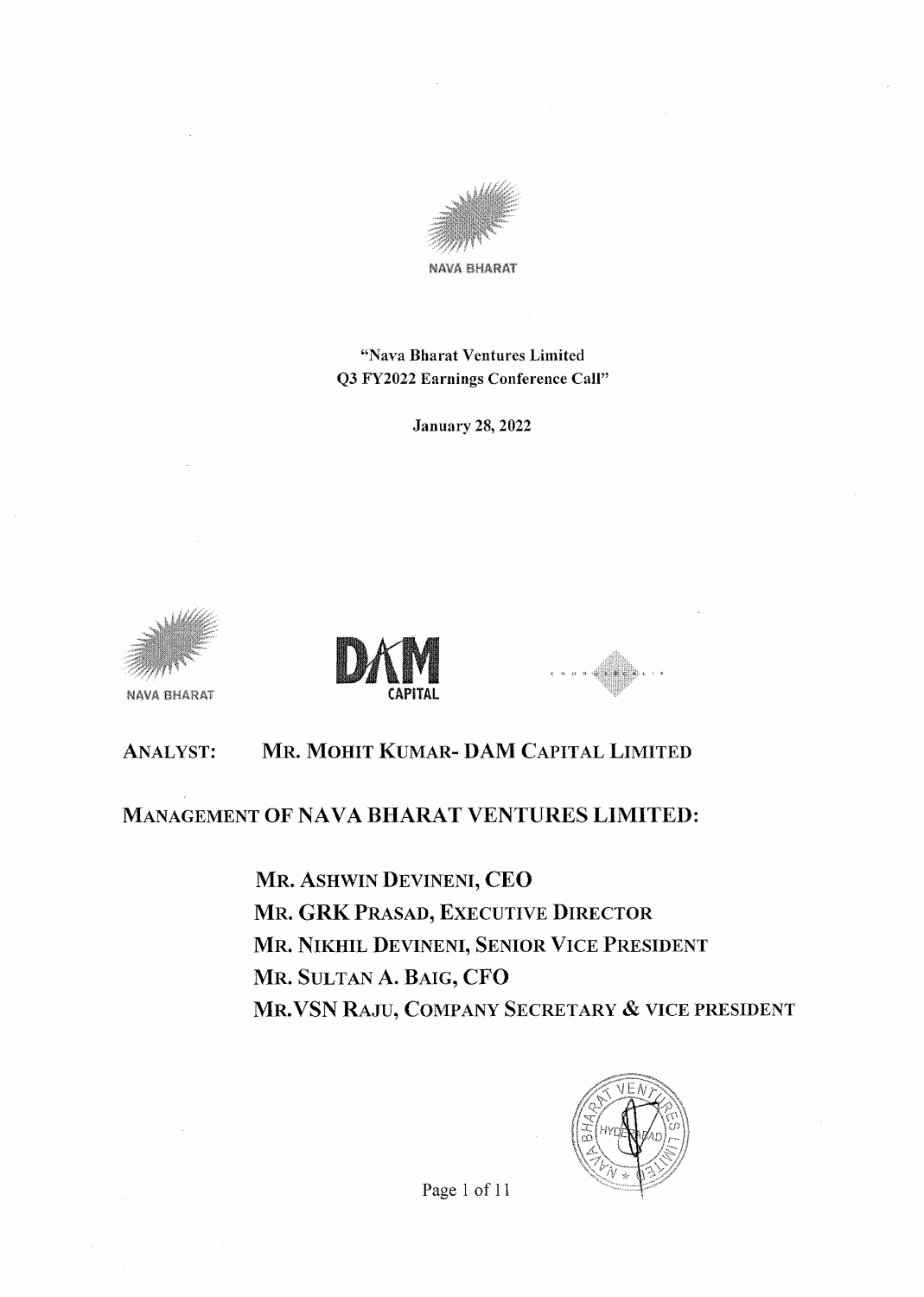

### *Nava Bharat Ventures Limited January 28, 2022*

- MODERATOR: LADIES AND GENTLEMEN GOOD DAY AND WELCOME TO THE NAVA BHARAT VENTURES LIMITED'S Q3 FY2022 EARNINGS CONFERENCE CALL, HOSTED BY DAM CAPITAL ADVISORS LIMITED. AS A REMINDER, ALL PARTICIPANT LINES WILL BE IN THE LISTEN-ONLY MODE AND THERE WILL BE AN OPPORTUNITY FOR YOU TO ASK QUESTIONS AFTER THE PRESENTATION CONCLUDES. SHOULD YOU NEED ASSISTANCE DURING THE CONFERENCE CALL, PLEASE SIGNAL THE OPERA TOR BY PRESSING "\*" AND THEN "0" ON YOUR TOUCHSTONE PHONE. PLEASE NOTE THAT THIS CONFERENCE IS BEING RECORDED. I NOW HAND THE CONFERENCE OVER TO MR. MOHIT KUMAR FROM DAM CAPITAL ADVISORS LIMITED. THANK YOU AND OVER TO YOU SIR!
- Mohit Kumar: Thank you Lizaan. On behalf of DAM Capital, I welcome you all to the Q3 FY2022 Earnings Call of Nava Bharat Ventures Limited. From the management side, we have Mr. Ashwin Devineni, CEO, Mr. GRK Prasad, Executive Director, Mr. Nikhil Devineni, Senior Vice-President, Mr. Sultan A. Baig, CFO and Mr. VSN. Raju, Company Secretary & Vice President. Now I hand over the floor to Mr. Ashwin Devineni for the opening remarks, which will be followed by Q&A. Over to you, Sir!
- Ashwin Devineni: Thank you Mohit. Good evening everyone and a warm welcome to all the participants. The statement of financial results both on standalone and consolidated basis and a press release detailing the operations of the Nava Bharat Ventures Group for the quarter and nine months ended December 31, 2021 have already been filed with the stock exchanges and posted on our website. I hope you have had a look at them and trust they have provided adequate information on our performance for the quarter and nine months ended December 31, 2021.

Given the above, we would like to now proceed with the question and answer session. Thank you.

Moderator: BV Bajaj: Thank you very much. We will now begin with the question and answer session. The first question is from the line of BV Bajaj from Bajaj Shares and Securities. Please go ahead. Good evening and congrats for the team of Nava Bharat Ventures on all fronts. The standalone results are very good and efficiently brought good results, but my only inhibition is your confidence level on the international recovery and how you are expecting that it will be resolved and how fast? that is my only question, Sir. Thank you.

Ashwin Devineni: Thank you for the question. So this is with regards to I guess the power plant and the coal project in Zambia. I think as you probably know the arbitration is currently underway and we are glad to note, I mean, happy to inform you that we have received an interim order for \$250 million that ZESCO is supposed to pay us by January 31, 2022. As of now, we expect ZESCO to pay, but discussions are undenvay between ZESCO and us in terms of them possibly coming up with a payment plan, as far as we are concerned, we will take all necessary actions until and unless we are satisfied with the payment plan to enforce the order and the award.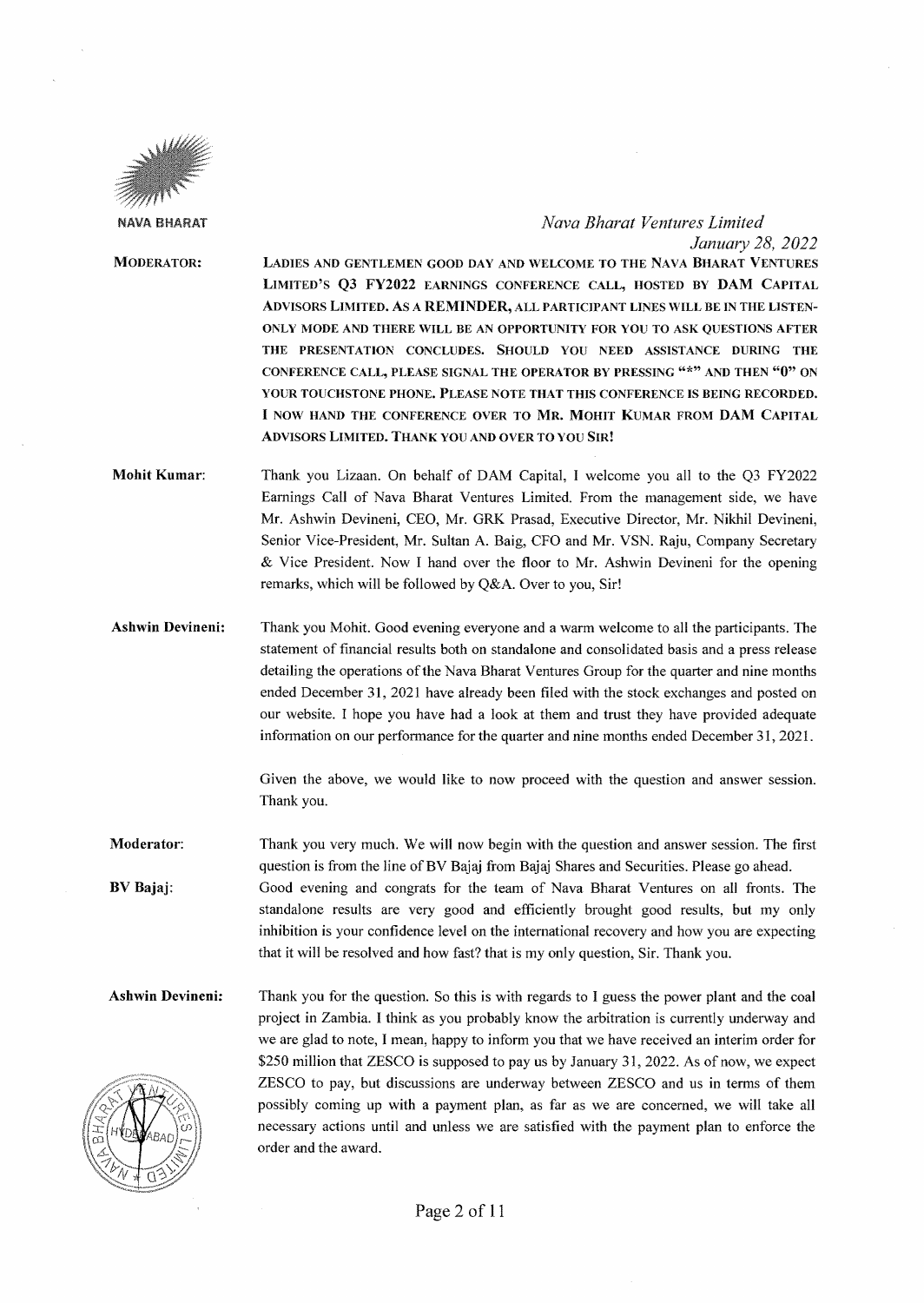

*Nava Bharat Ventures Limited January 28, 2022* 

| <b>BV</b> Bajaj:        | Thanks for your confidence level.                                                                                                                                                                                                                                                                                                                                                                               |
|-------------------------|-----------------------------------------------------------------------------------------------------------------------------------------------------------------------------------------------------------------------------------------------------------------------------------------------------------------------------------------------------------------------------------------------------------------|
| Moderator:              | The next question is in the line of M. Srinivas Rao from Jubilant. Please go ahead.                                                                                                                                                                                                                                                                                                                             |
| Srinivas Rao:           | Good evening Sir. Congratulations on the good set of results. My question is what is the<br>outstanding overdue amount on MCL to be paid to the lenders as on date.                                                                                                                                                                                                                                             |
| <b>Ashwin Devineni:</b> | Yes, so that amount is \$118 million.                                                                                                                                                                                                                                                                                                                                                                           |
| Srinivas Rao:           | Okay and what is the current order book position for Ferro Alloys at Paloncha unit?                                                                                                                                                                                                                                                                                                                             |
| <b>Nikhil Devineni:</b> | Mr. Srinivas thank you. The order book of Q4 is fairly good in a sense that it is more or less<br>sold out. So, we have good visibility in terms of our realization going forward for Q4.                                                                                                                                                                                                                       |
| Srinivas Rao:           | Thank you. Sir.                                                                                                                                                                                                                                                                                                                                                                                                 |
| Moderator:              | We will move on to the next question that is from in the line of Harish Shah from HS<br>Investments. Please go ahead.                                                                                                                                                                                                                                                                                           |
| Harish Shah:            | I thank the management for the opportunity. I have some questions/ what is the status on<br>manganese ore mining, if you can share?                                                                                                                                                                                                                                                                             |
| Nikhil Devineni:        | Mr. Shah thank you for your question. The manganese ore exploratory works are currently<br>underway. Unfortunately, owing to COVID there was a slight delay in grant of the<br>statutory permissions required to conduct the works. Now as we speak, all that is behind us<br>and work is underway to carry the exploration.                                                                                    |
| Harish Shah:            | Okay, so the revenues from these operations can be seen like coming in this Q4?                                                                                                                                                                                                                                                                                                                                 |
| <b>Nikhil Devineni:</b> | Unfortunately, it is too nascent at this stage to comment on revenues coming from the<br>project. At this juncture, what we are looking for is firstly the deposits that are available in<br>this concession area and secondly whether the quality of the ore present in this area is<br>suitable for manganese alloy production. So, I would not be able to comment in terms of<br>revenue inflow just as yet. |
| Harish Shah:            | Okay, got it and if you can share what is the maximum volumes can we do on the coal<br>front, coal business?                                                                                                                                                                                                                                                                                                    |
| <b>Ashwin Devineni:</b> | You said maximum volumes.                                                                                                                                                                                                                                                                                                                                                                                       |
| Harish Shah:            | Yes volumes.                                                                                                                                                                                                                                                                                                                                                                                                    |



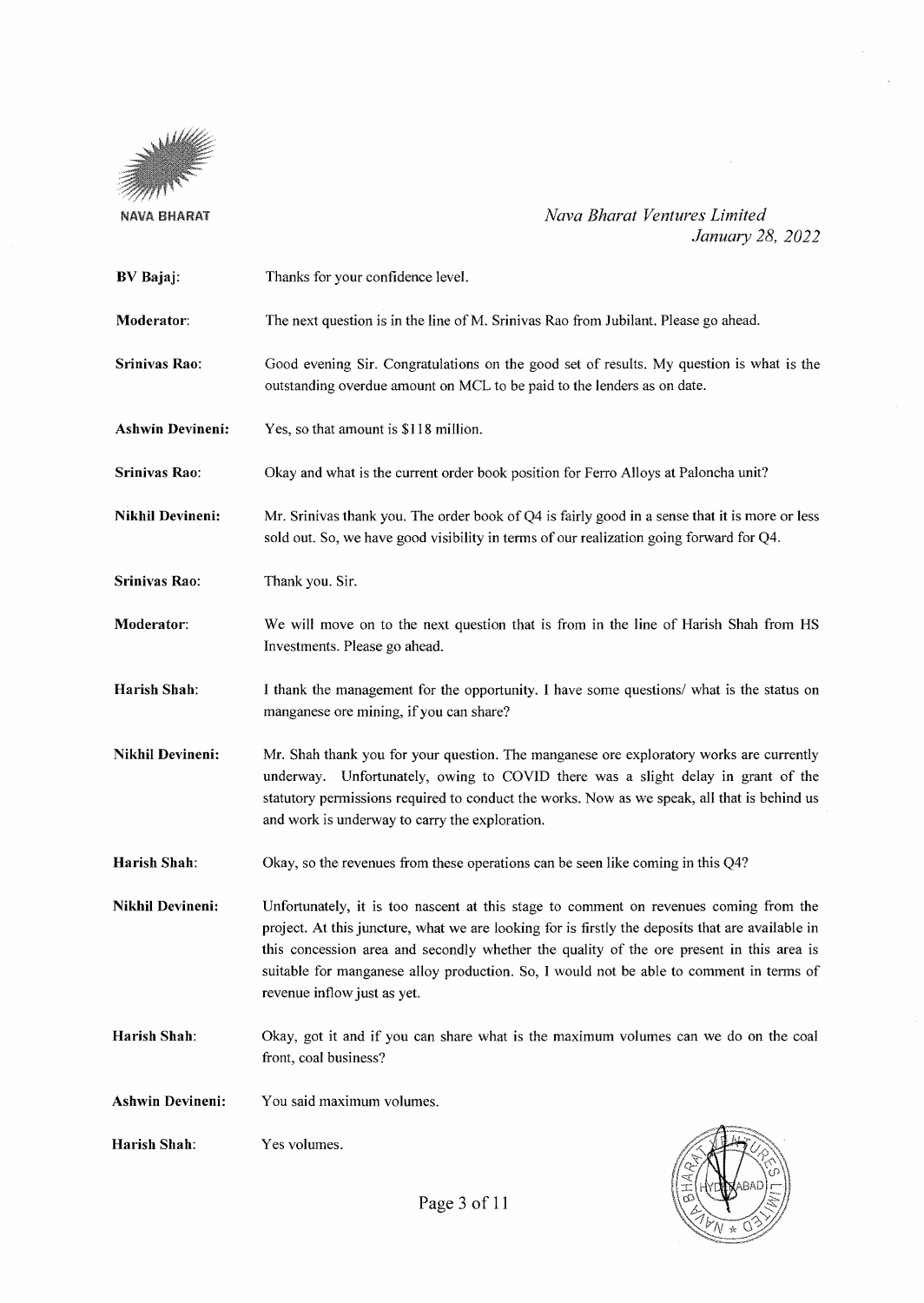

# *Nava Bharat Ventures Limited Janumy 28, 2022*

**Ashwin Devineni:**  Yes, so I think this is in relation with the Zambian operations. Today we do about 35,000 to 45,000 tons on a monthly basis. Now in terms of volumes, we want to increase that to potentially like 50,000 and even probably 60,000 a month but it all depends upon the demand. Today, we cater to most of the Zambian markets, but what is happening is now we are seeing a fair amount of traction also from neighboring countries such as Congo and so on. So, if that works out, then we will definitely see an increase in volume. \Vith regards to our production and the mine reserves, there is no limit really, we can go much higher than that.

**Harish Shah:**  Okay and what is the approximate EBITDA that we get from this business.

**Ashwin Devineni:**  The coal mining business.

**Harish Shah:**  Yes, coal mining business.

**Ashwin Devineni:**  It is approximately about 50%.

**Harish Shah:**  My last question what is the total remittance that we as a standalone business receive from Zambia that is MCL?

**Ashwin Devineni:**  Today as it stands from MCL, we have not been receiving any dividends primarily owing to the fact that some of the conditions that the lenders have imposed have not been met because of the partial payment from this course. So I think now that things are moving in a positive direction. We hope to resolve that and probably unlock the value and start receiving. Hopefully, we will start receiving dividends in the near future.

**Harish Shah:**  Can we say that from the next financial year, this would come in?

**Ashwin Devineni:**  It is very hard for me to say. All I can say at this moment that our discussions with ZESCO given the change in government are very positive. I think they are also eagerly looking for a resolution. I think once we structure something around that I think we will be able to discuss with the lenders and relax some of the terms so that we can start declaring dividends.

**Harish Shah: l\foderator:**  Thank you for the detailed answer. That's it from my side and wish you all the best. The next question is from the line of Ankit Sonthalia from Oculus Capital Advisors. Please go ahead.

**Ankit Sonthalia:**  Congrats on the great numbers and thanks for the opportunity. I have a couple of questions. My first question is we are working on this new tariff structure in Zambia and currently we are receiving \$11 cents per unit. So can you just tell us what is the demand from the

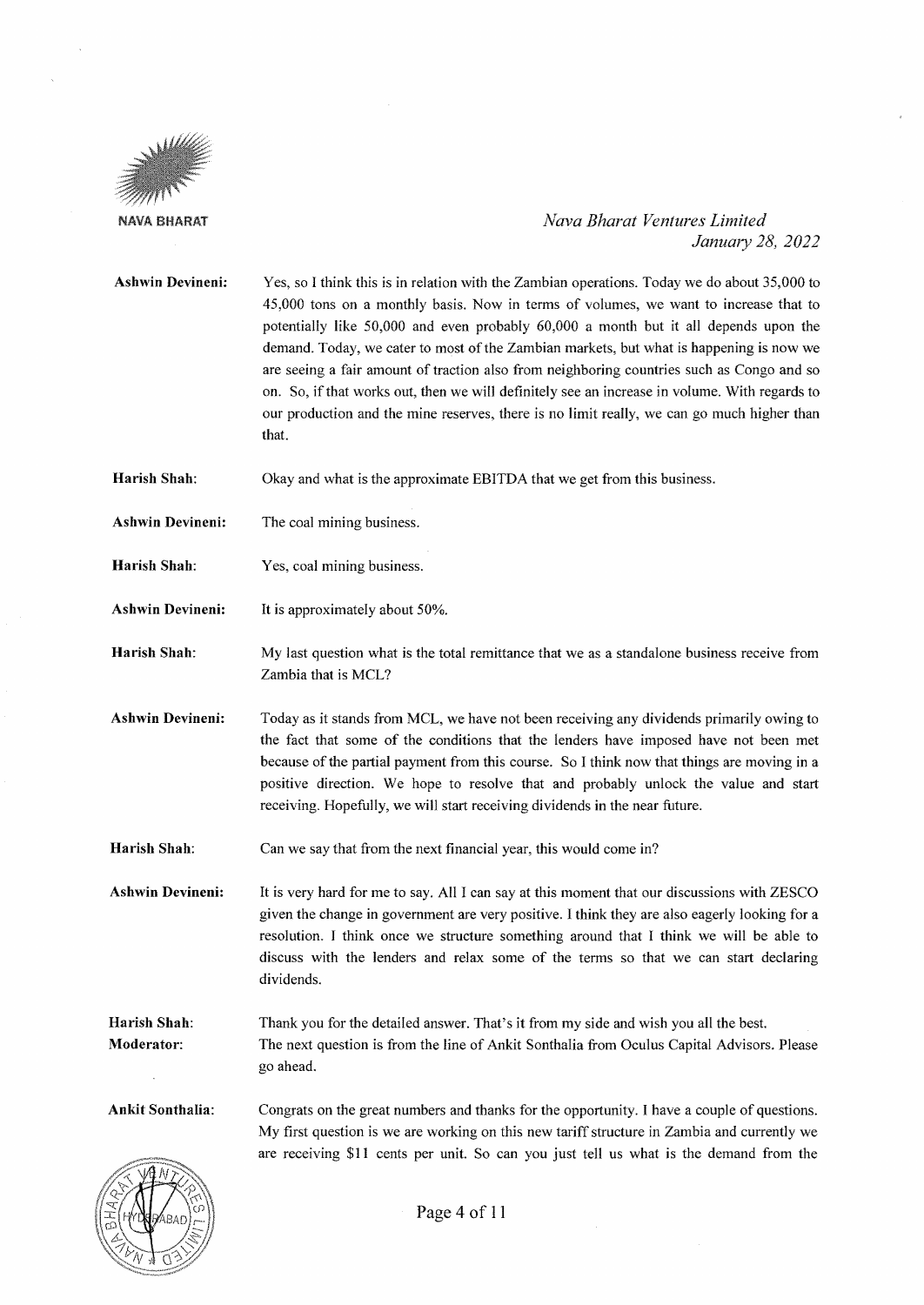

*Januwy 28, 2022* 

ZESCO or the government side? \Vhat kind of tariff they are demanding? We were working on the debt structuring as well because as we have not paid the principal amount since last few quarters. So are we hoping that the total debt amount will come down or what is happening around this debt structure and the new tariff structure?

- **Ashwin Devineni:**  Yes, I do not want to go into particulars, Ankit, because these discussions are fairly confidential but what I can say is that with the recent discussions where we are in terms of tariffs and what they are proposing, we are not too far apart. I think the key here is basically getting them to agree to a very robust payment security mechanism so tomorrow if we agree to this tariff there would not be any more defaults. I think once that is achieved then we go to the lenders to basically restructure the debt. The lenders are aware of what we are discussing with ZESCO, but I think once we agree on a tariff and a payment security mechanism that is acceptable both to us and the lenders, I think the lenders will come forward to restructure the debt.
- **Ankit Sonthalia:**  Okay I am assuming that the tariff will not be too low and we will still make net profit on that so then why will the debt holders agree to reduce the debt if they know that we are also making money in the new tariff structure. So I just want to know that now we have received this court order that they have to pay us \$250 million although I know that probably the government does not have money to pay even if there is an order of the court I just want to know whether is there any possibility that the debt will come down?
- **Ashwin Devineni:**  No, firstly I think in terms of the tariff being profitable, I think the Company is still in the money making business so we would not agree to a tariff where we do not make money it has to be a win-win situation. With respect to the debt and the lenders, I do not think our intention is to reduce the debt it is more in terms of changing the loan profile so that the payment terms and things such as the interest rate and all those things could undergo a slight change. So that is currently underway and with respect to ZESCO not being able to pay, I think the way the current discussions are going on, there is an intention to pay and think they are trying to work a deal with us where they get additional revenue essentially to pay us so that is currently under discussion.
- **Ankit Sonthalia:**  Okay and last time I heard that the coal mining we cannot sell it in the international market as we are not getting the benefit of international prices because our operations are in landlocked areas and just now you mentioned that we are thinking to sell it to neighboring countries. So do you mean that within Africa you can sell it but not outside Africa?
- **Ashwin Devineni:**  See logistics is still an issue, it is not like we can't sell it anywhere. The only thing is that logistics cost kills you if you want to move it out of the African subcontinent as you are not competitive anymore. So today, what we find is if you look at countries like Congo and so on, there is a huge demand because they are increasing their cement capacity and also their copper mining plants are expanding given where the world is going. So we are trying to

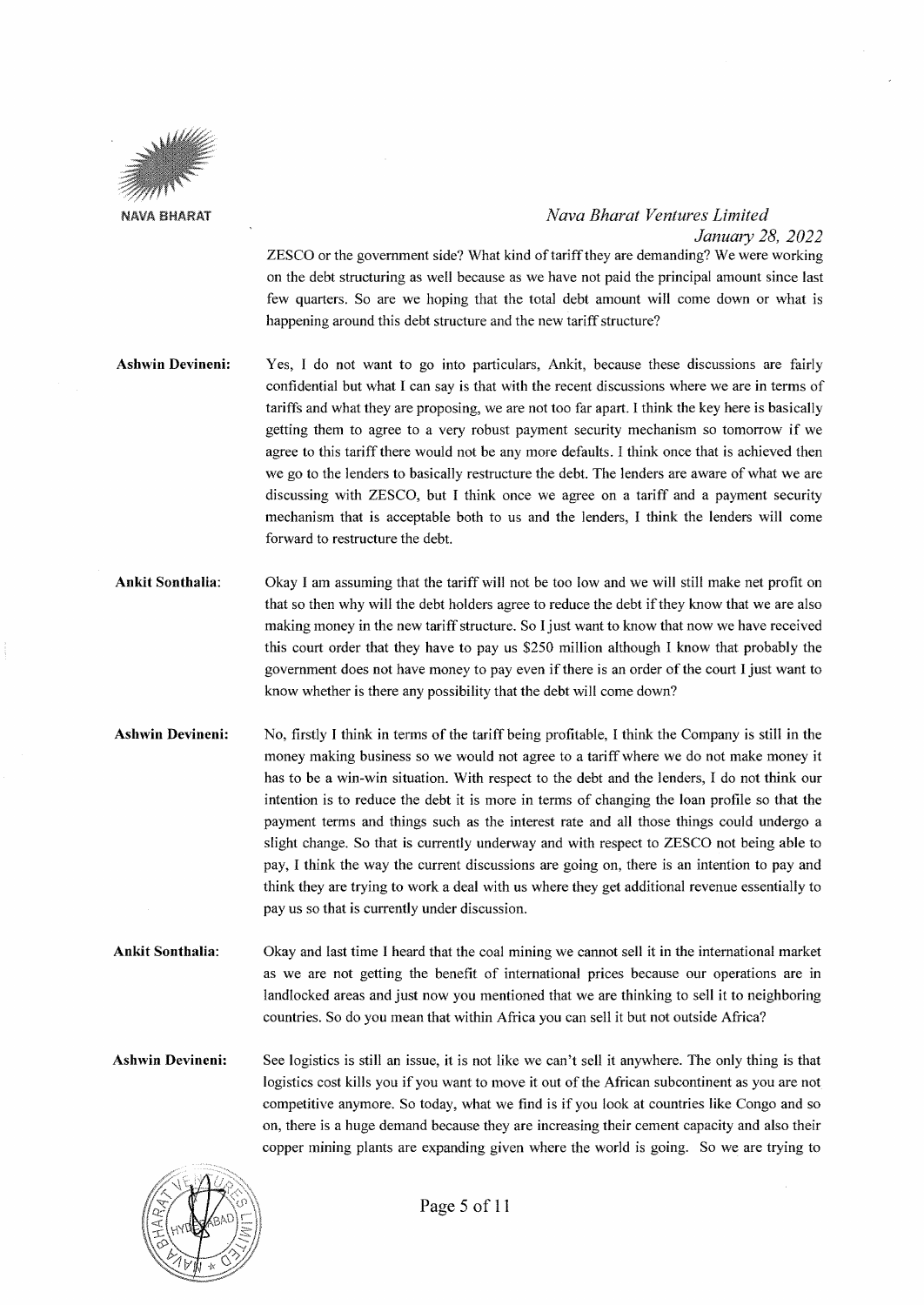

*Janumy 28, 2022*  take advantage of those opportunities and there is quite a bit of demand there. Today we cater to most of the Zambian market and now we are starting to see inroads into the Congolese market.

- Ankit Sonthalia: Okay got it and just one last question on the receivables part because the government has changed and I believe you guys have a lot of discussions in last few months with the new authorities, the receivables are still going up as we speak or have they structured something that at least it will not go up and they will pay you for the new off takes.
- Ashwin Devineni: No the receivables as we speak are still going up until and unless we agree to these prospective tariffs that are currently in discussions where we have made a fair bit of progress as it stands right now, from what we have it invoiced. They have paid us about 56% to 57% of what we have invoiced but yes I mean today when we bill them, we bill them based on the old tariff and whatever is not paid, falls into dues. Once we agree on the new tariff and they start paying us based on the new tariff in full, then that will put a stop to increase of arrears.
- Ankit Sonthalia: And is there any discussion of reducing the existing receivables also in your new structuring plan.
- Ashwin Devineni: Existing receivable I mean if you negotiate a tariff downwards essentially that would mean reducing receivables right so or are you talking about the previous receivables.
- Ankit Sonthalia: The previous receivables I am talking about.
- Ashwin Devineni: What we made clear is that we are going to be discussing prospective tariffs and that would only be applicable towards future receivables. The matter of previous receivables dues and arrears is something that is being dealt with in the arbitration process.

Ankit Sonthalia: Got it. Thank you.

Moderator: The next question is on the line of Monika Arora from Share Giants. Please go ahead.

Monika Arora: I wanted to ask that our 150 MW power plant in NBEIL. What is the exact roadmap for the plant?

Ashwin Devineni: The Country had experienced extremely good months of September and October and ever since then, I think tariffs have dropped and unfortunately for us the coal prices also in Telangana have been increasing due to Coal Suppliers making abrupt increase now and again. Currently, the 150 megawatt is shut although we are currently working on some short-term supply initiatives to certain States. We hope that in the next few days to a month, we will get it back into operation. As far as the short-term plan, that is where we are talking of one month to six months kind of tenders, we participate in with different States. In terms

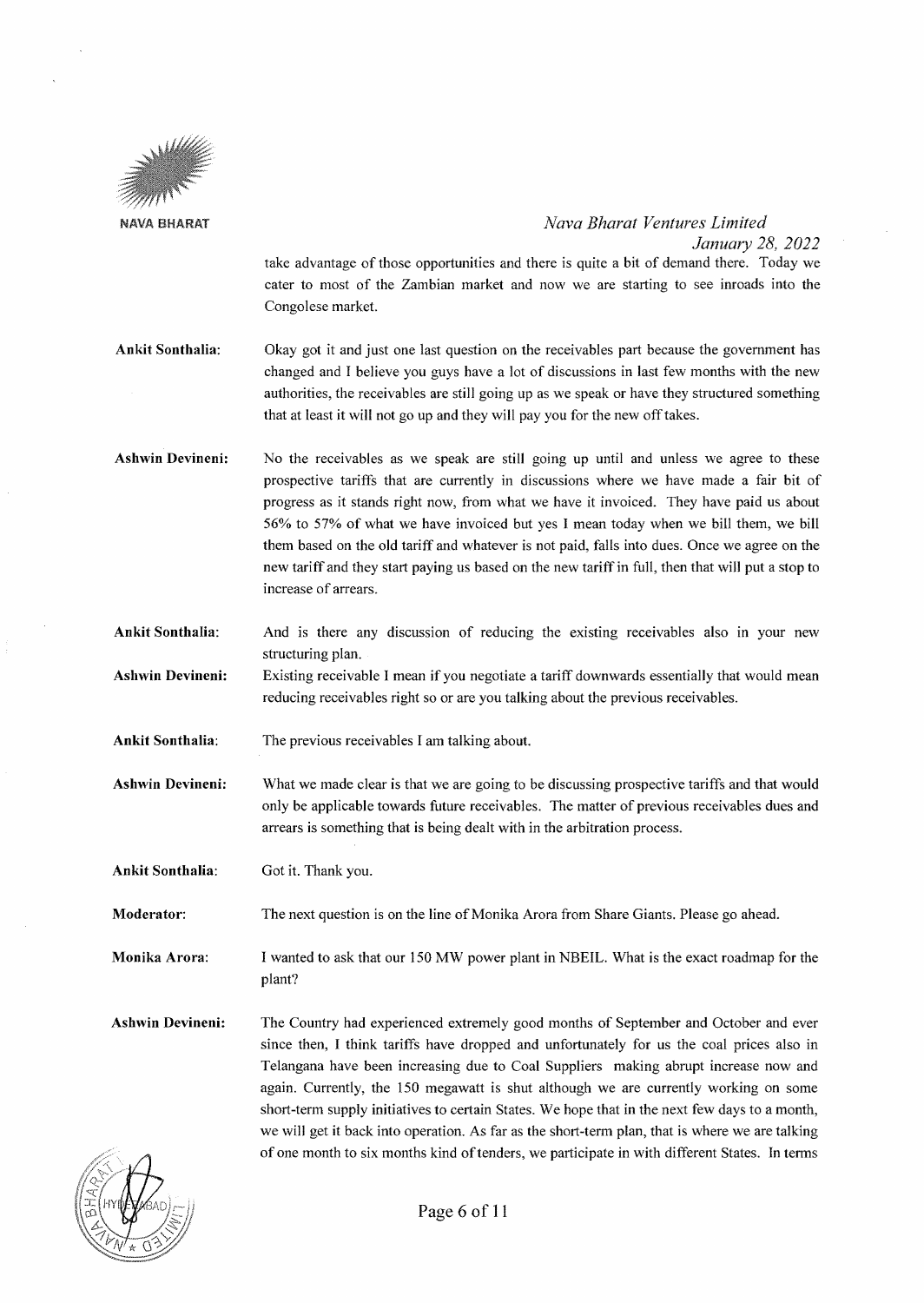

*January 28, 2022*  of the longer-term plan, we are still discussing this group captive scheme, which the 150 megawatt could be a part. Unfortunately, we have experienced certain regulatory hurdles which we hope can overcome soon and I think if that is out of the way then the group captive scheme is probably the best long-term solution for the 150M\V.

- **Monika Arora:**  Okay and one more question. We see our revenues have grown but we are lagging somewhere in the actual cash receipt. So what is the ultimate goal like if you can give me a outlook for another say one year or two, three years in line what is the outcome for two, three years for the Company.
- **GRKPrasad:**  We cannot make a forward-looking statement but let us look at, on a standalone basis our Ferro Alloy operations seem to be on a nice level at this point and we hope to see whether a further capacity addition can take place but that is subject to various metrics which our team is working on. So that is one aspect which you will be probably looking at and the second aspect is once this resolution as Ashwin mentioned of the Zambian payment problem, is done then what we could see in some kind of improved financial position at the step down subsidiary level; which in tum gives us some more opportunities. However, at this point we cannot really say what they are, but we could probably look at some cash flow visibility once that resolution is done, but that can be better onset once this current arbitration is behind us, which probably will happen during this calendar year.
- **Monika Arora:**  So as an investor what is the ultimate view we should look at

**GRKPrasad:**  Well I think on a standalone basis you should look at this Company as a Ferro Alloys Company with a base anchor position and I would invite our CEO to dwell on what are the new initiatives that the Company is looking at.

**Ashwin Devineni:**  Yes, so I mean as an investor what GRK said is true we are primarily a Ferro Alloys Company supported by Power. Here Ferro Alloys is doing good and the steel outlook looks good definitely. One thing we are looking at is increasing our Ferro Alloys production capacity but that we mentioned on previous calls on us having integrated or having raw material security and in terms of that, we are actively working on certain raw material assets and I think once those materialize, we will definitely be expanding our production capacity. With regards to other initiatives that we are taking, I think now that we are seeing a fair bit of positive traction on the Zambia front too. I think that is going to open a significant cash flow coming back into the Company and that is where we stand with respect to our core operations. With regards to other projects that are not within our core operations; we are exploring agriculture in Africa and also involved in a small way on the healthcare side in Southeast Asia.

**Monika Arora:**  Thanks for answering so patiently. I will come back in the queue.

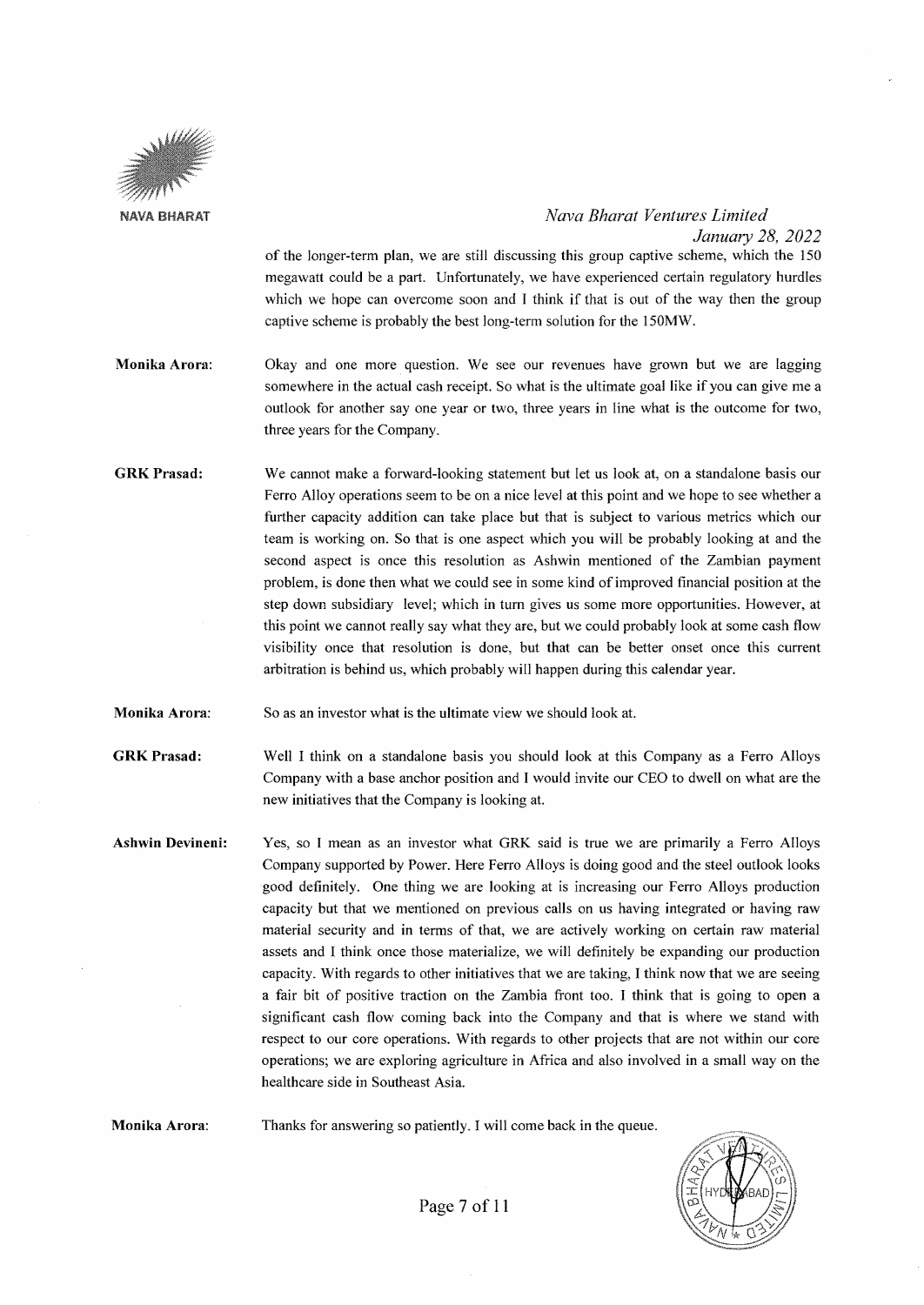

HYr

 $\ddot{\phantom{a}}$ 

| NAVA BHARAT             | Nava Bharat Ventures Limited<br>January 28, 2022                                                                                                                                                                                                                                                                                                                                                                                                                                                                                                                                                                                                                                                                                                                                                                                                                                                                                         |
|-------------------------|------------------------------------------------------------------------------------------------------------------------------------------------------------------------------------------------------------------------------------------------------------------------------------------------------------------------------------------------------------------------------------------------------------------------------------------------------------------------------------------------------------------------------------------------------------------------------------------------------------------------------------------------------------------------------------------------------------------------------------------------------------------------------------------------------------------------------------------------------------------------------------------------------------------------------------------|
| Moderator:              | The next question is from the line of Harish Shah from HS Investments. Please go ahead.                                                                                                                                                                                                                                                                                                                                                                                                                                                                                                                                                                                                                                                                                                                                                                                                                                                  |
| Harish Shah:            | We have seen a good performance from the Ferro Alloys division this quarter, so we are<br>working on the optimum capacity and according to the management what are the next<br>triggers for growth.                                                                                                                                                                                                                                                                                                                                                                                                                                                                                                                                                                                                                                                                                                                                      |
| <b>Ashwin Devineni:</b> | I think for the first part of your question, the answer is yes both that are Odisha Unit where<br>we are producing ferrochrome for TATAs under the conversion agreement and we are<br>operating at near optimal level in Paloncha using silicon manganese there as well.                                                                                                                                                                                                                                                                                                                                                                                                                                                                                                                                                                                                                                                                 |
| Nikhil Devineni:        | And in terms of the trigger for growth, as Mr. GRK and Mr. Ashwin have alluded earlier,<br>one of the main triggers right now that we are seeing which is contributing to the<br>Company's topline and bottom line on a standalone basis significantly is the Ferro Alloy<br>division particularly the silico manganese production. The prerequisite for us to expand<br>further was to backward integrate and find our own raw material source namely manganese<br>ore. This is for two reasons, one is it gives us guaranteed fuel supply for any expansion<br>unit, second is it insulates us from any market volatility in the index pricing, which<br>provides a significant cost advantage over our comparators. Now I am glad to report that<br>both the backward integration plans are coming to fruition and all the necessary clearances<br>for us to start work are in place and as we speak, the works are being undertaken. |
| Harish Shah:            | Okay thanks for a detailed answer, wish you all the best.                                                                                                                                                                                                                                                                                                                                                                                                                                                                                                                                                                                                                                                                                                                                                                                                                                                                                |
| Moderator:              | The next question is from the line of Vijay P an Individual Investor. Please go ahead.                                                                                                                                                                                                                                                                                                                                                                                                                                                                                                                                                                                                                                                                                                                                                                                                                                                   |
| Vijay P:                | Thank you for the opportunity. My question is regarding the Zambia operation. I would like<br>to know what is the status as far as coal mining is concerned what is our realization per ton<br>for coal mine from this mine in metallurgical coal and in the lower quality coal which is<br>used for power generation.                                                                                                                                                                                                                                                                                                                                                                                                                                                                                                                                                                                                                   |
| <b>Ashwin Devineni:</b> | In terms of the realization per metric ton, it is about \$63 dollars per metric ton the average<br>realization.                                                                                                                                                                                                                                                                                                                                                                                                                                                                                                                                                                                                                                                                                                                                                                                                                          |
| Vijay P:                | For the metallurgical coal or the lower quality coal.                                                                                                                                                                                                                                                                                                                                                                                                                                                                                                                                                                                                                                                                                                                                                                                                                                                                                    |
| <b>Ashwin Devineni:</b> | Yes, this is what we are talking about for the high-grade goal.                                                                                                                                                                                                                                                                                                                                                                                                                                                                                                                                                                                                                                                                                                                                                                                                                                                                          |
| Vijay P:                | High-grade coal.                                                                                                                                                                                                                                                                                                                                                                                                                                                                                                                                                                                                                                                                                                                                                                                                                                                                                                                         |
| <b>Ashwin Devineni:</b> | Yes.                                                                                                                                                                                                                                                                                                                                                                                                                                                                                                                                                                                                                                                                                                                                                                                                                                                                                                                                     |
| Vijay P:                | So when the international price is ruling at $$220$ , why are you not realizing even half of it.                                                                                                                                                                                                                                                                                                                                                                                                                                                                                                                                                                                                                                                                                                                                                                                                                                         |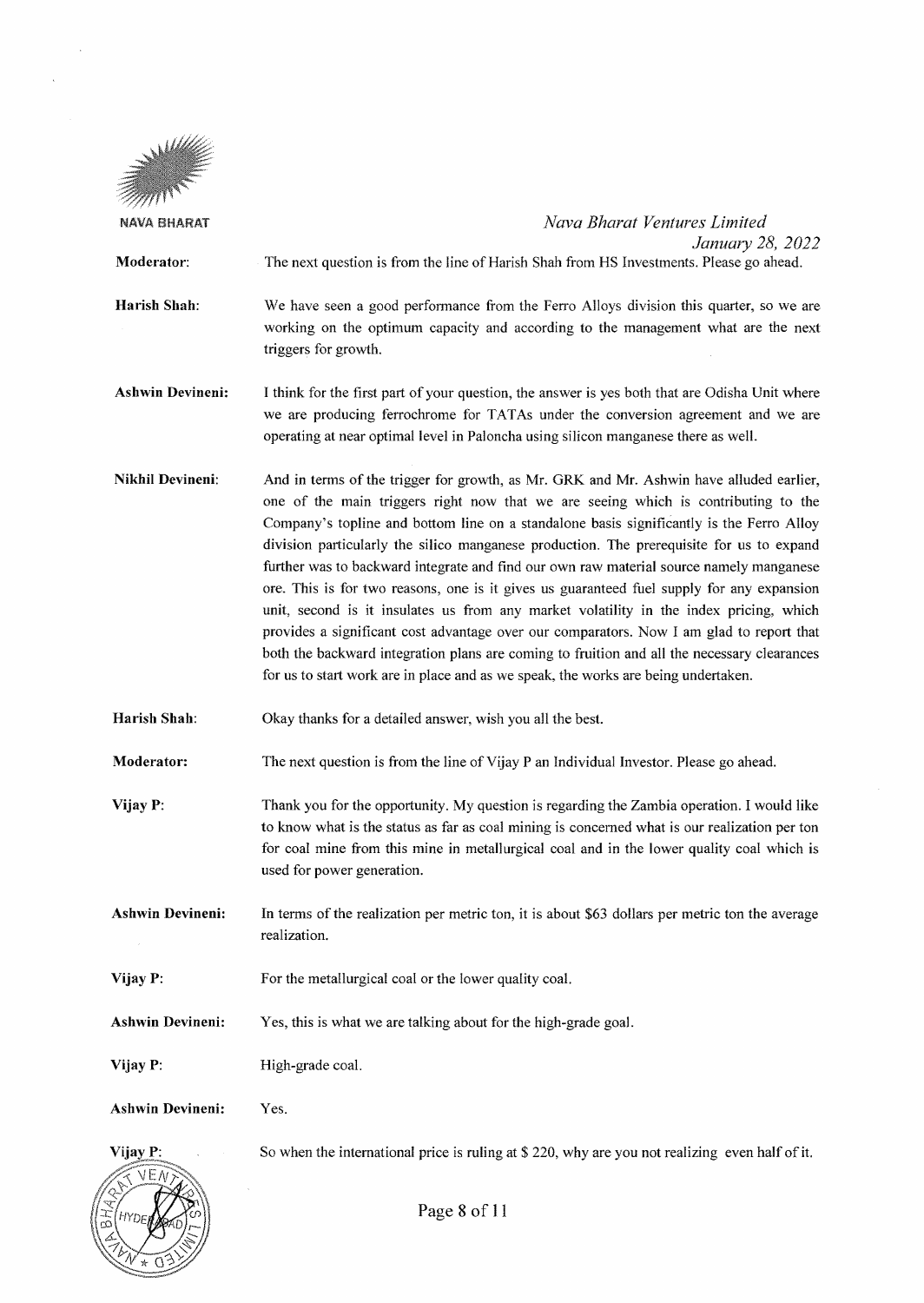

#### *Nava Bharat Ventures Limited January 28, 2022*

**Ashwin Devineni:**  Well. I mean, I think the first thing is as we said the way the pricing works in Zambia being landlocked is very different. When international coal prices were down, our prices were not lowered to that level. So the way the coal pricing market works in Zambia is fairly different. We basically have to compete with our neighboring partners, which are Zimbabwe and Botswana. So if you price higher than them then basically the people who buy coal from us move to them. So essentially, we have increased our coal price from time and time again, but we definitely cannot peg ourselves with the international coal price market.

**Vijay P:**  My second question is regarding expansion in Zambia, we know that Zambia is a copper rich country and currently two mines. The Mopani mine and the one owned by Vedanta are in the market. The government has seized them and put them in the market, we got experience from mining now from coal and we know already about smelting which we are making Ferro Alloys. So do we have any intention to enter into copper mining?

**Ashwin Devineni:**  Well in terms of the Mopani and Vedanta assets, it is not as simple. As they are out in the market right now because I think that was the case with the previous government. I think now with the current government, there are a lot of court cases that are underway, arbitrations underway in both the UK, South Africa and also I think one needs to realize there are a lot of debts behind Mopani and Vedanta. So one needs to be very careful in terms of these assets and need to do their proper due diligence. As far as us as the Company definitely, I mean, we would never say No. I think we all know which way the wind is blowing; we know copper is going to increase given that the demand in terms of EVs and so on. So, if we come across a good asset, which makes sense we probably would definitely, consider it.

**Vijay P:**  So are we considering any expansion in Zambia at all, may be also in terms of doubling the power generation capacity.

**Ashwin Devineni:**  In terms of power, the first thing is that we need to get our current 300 megawatts paid for fully which we are currently working on with ZESCO and hope that will take place soon. Once that happens, I think we all know that there is a power deficit in the Southern African region at least, we would like to take advantage of that but let us also keep in mind that a lot of people that were supplying equipment for coal-fired power plants today are not doing that, if you look at China and so on they are saying an absolute no, financing for coal-fired power plants or any new expansion in coal is very, very difficult. So given those challenges, we will have to read carefully and see how we can work it out. In terms of other expansions in Zambia, I think the agricultural project where we have I 0000 hectares of land and where we are trying out different high value crops and we will zero down on one of the crops we are going forward with, is avocado which is something where we are going to look at expanding in Zambia.

Page 9 of 11

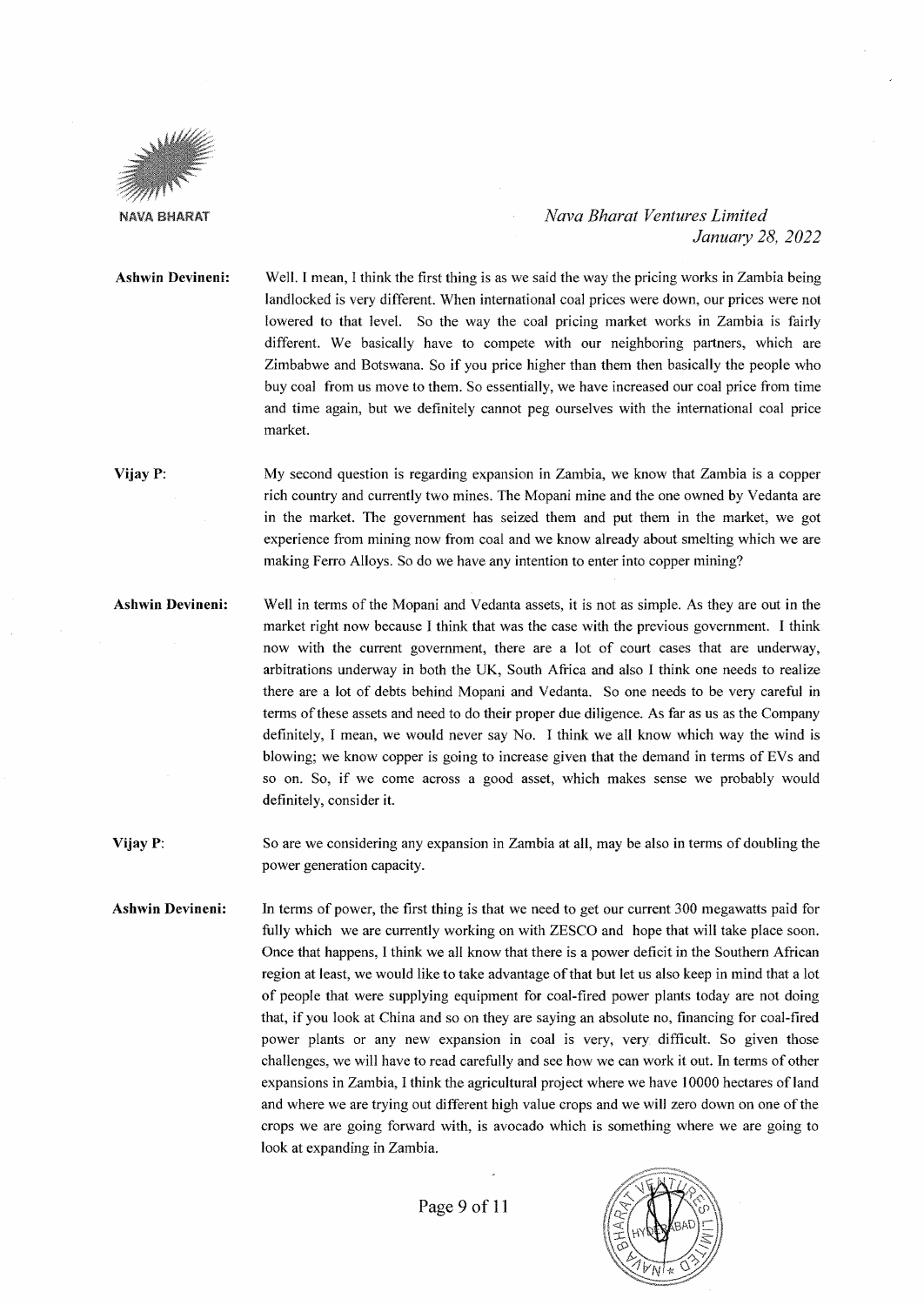

*Nava Bharat Ventures Limited January 28, 2022* 

- **Vijay P:**  Last question is regarding the Indian operations. Any further progress in liquidation of assets we finally sold a sugar plant and other assets.
- **Ashwin Devineni:**  In terms of the sugar plants, we have been doing it piecemeal like I had reported in the previous call 70% of the components have been contracted first, so that is currently underway and with respect to the Nacharam property, we have been concentrating on that unfortunately COVID has delayed it we would have expected the court order by now but we are in a very advanced stage and we hope that would be resolved sooner rather than later after which we could look at monetizing it.
- **Vijay P:**  And Dharmavaram and Samalkot properties.
- **Ashwin Devineni:**  So, the Samalkot, I just spoke about the asset sale with respect to the land in terms of Samalkot I think just selling it outright probably does not make sense given the valuation numbers, so what we have been looking at is actually we have converted some of that land into real estate and commercial land from agriculture land. We are looking at different options and schemes for developing that on more of a residential and commercial basis, that is for Samalkot and for Dharmavaram all our attention has kind of been on the Nacharam and getting that resolved because the valuations have gone up there so we want to monetize that sooner rather than later.
- **Vijay P:**  Thank you. I will go back in the queue.
- **Moderator:**  The next question is from the line of Ankit Sonthalia from Oculus Capital Advisors. Please go ahead.

**Ankit Sonthalia:**  One of your competitors in Ferro Alloys industry they have mentioned that these EBITDA margins of 30% plus the average cyclical EBITDA for this industry is somewhere around 15% so just want to know your view on the Ferro Alloys industry and how do you see in the medium-term whether these EBITDA margins are sustainable or what is the sustainable EBITDA margin in medium and long-term perspective.

**Ashwin Devineni:**  I would say that even our EBITDA margin if you look at the last quarter and this quarter was more or less in line with what you have mentioned. Going forward to Q4 given that we have sold most of our production already you can expect the same trend to continue into Q4 as well. Now if you look at the medium-term there are a couple of drivers which point to the fact that steel demand is going to remain robust, one being the steel policy of India set out by the Central Government envisages that the steel production from the current 120 million to increase to 300 million metric tons by 2030. Now this is not something that is just on paper we see this actually playing out on the ground most of our large customers from India are either have taken up expansions or the expanded units are running into